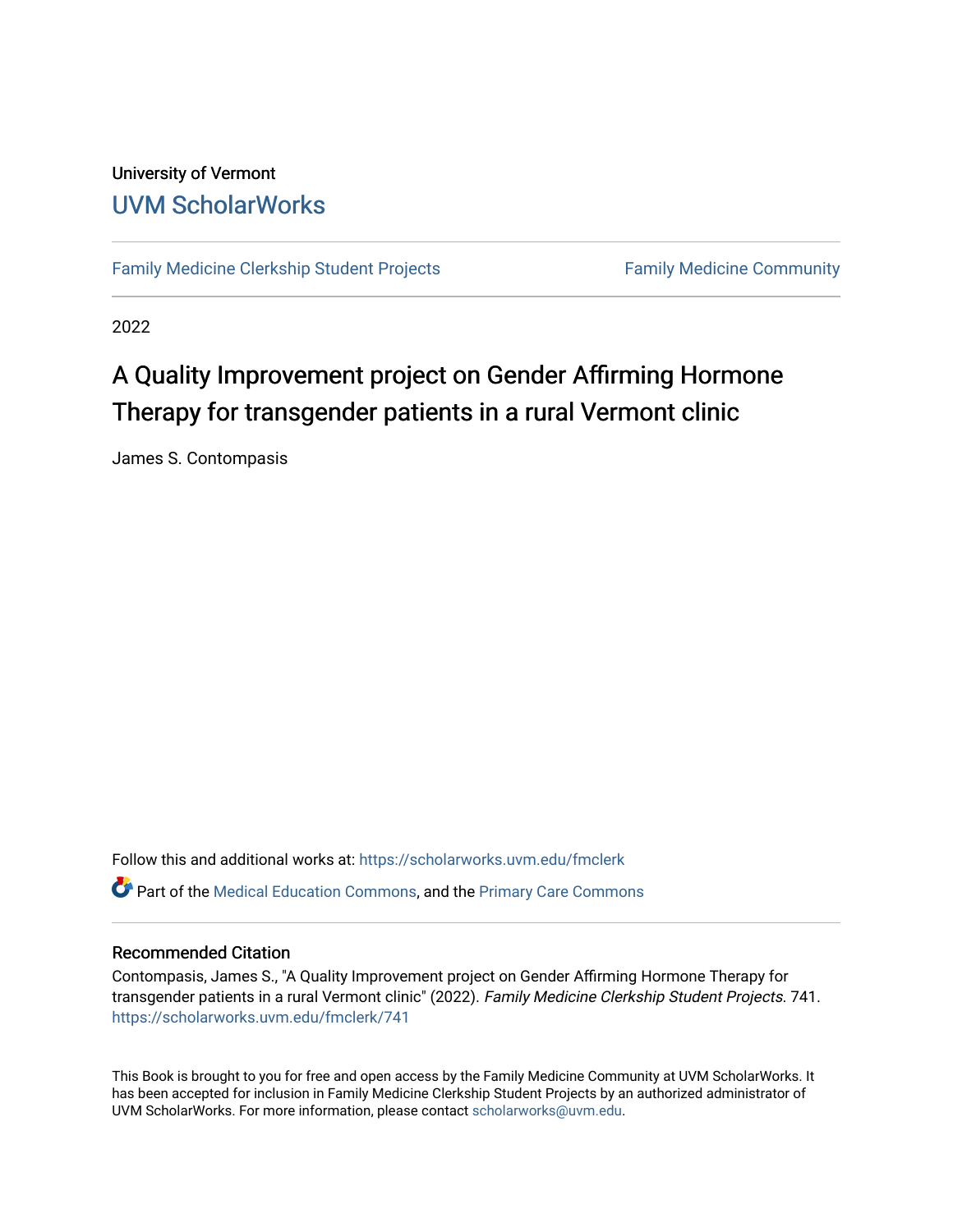A Quality Improvement project on Gender Affirming Hormone Therapy for transgender patients in a rural Vermont clinic

JIMMY CONTOMPASIS MS3 LARNER COLLEGE OF MEDICINE

HINESBURG FAMILY MEDICINE (JAN 2022)

MENTORED BY DR. CANGIANO

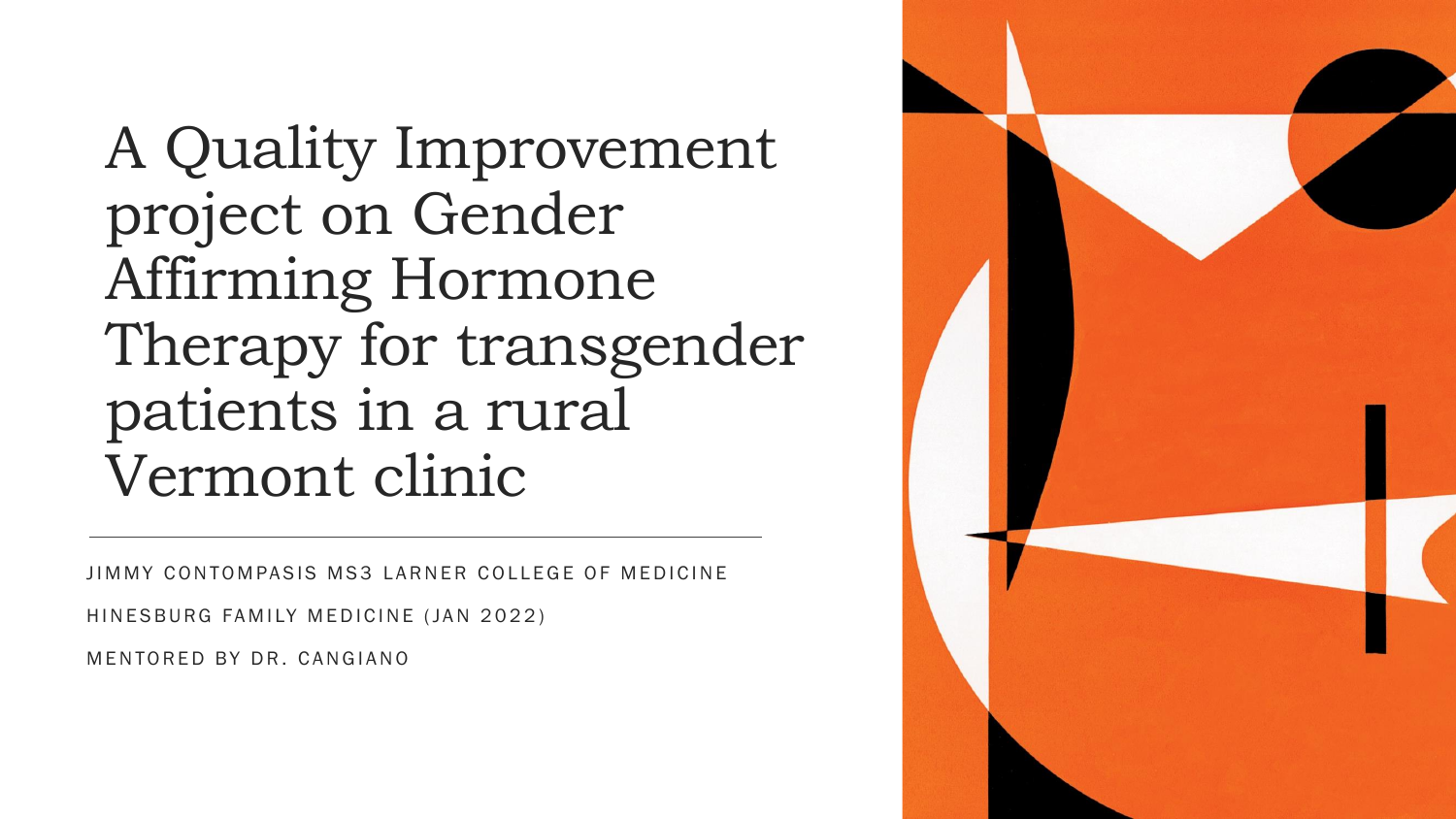## Gender Affirming Hormone Therapy Management

- **Problem Identification: Lack of training of primary care physicians in LGBT+ health**
- A 2011 article in JAMA showed that Medical schools nationwide average 5 hours of training on LGBT+ health needs (Obedin et al 2011)
- **Example 24 Millon 1.4 The Supersy Proncition Fig. 25 minutes At Hinesburg, family referred to clinics 25 minutes** away for their gender affirming hormone therapy.
- **Providers at Hinesburg Family Medicine asked**
- Need: Protocols to reference for gender affirming care initiation and maintenance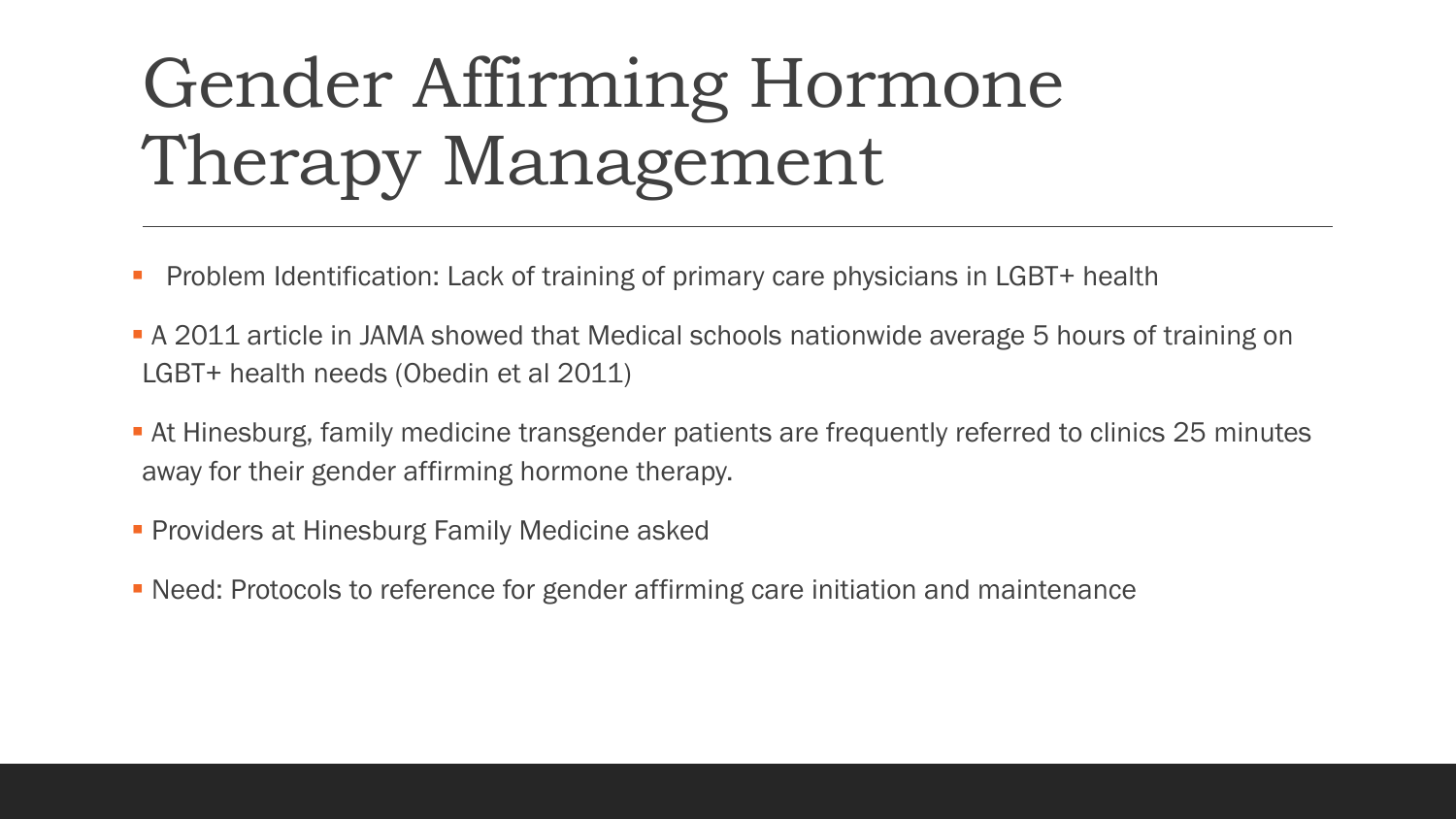### Public Health Cost

- A literature review for "transgender health, cost, Vermont" yielded no results
- **There appears to be no literature about cost saving in**
- **However talking to a community member this would significantly lower there medical costs by an** estimated 200 dollars a year due to decreased travel costs and less co-pays for fewer visits (by having primary care and gender affirming care wrapped into one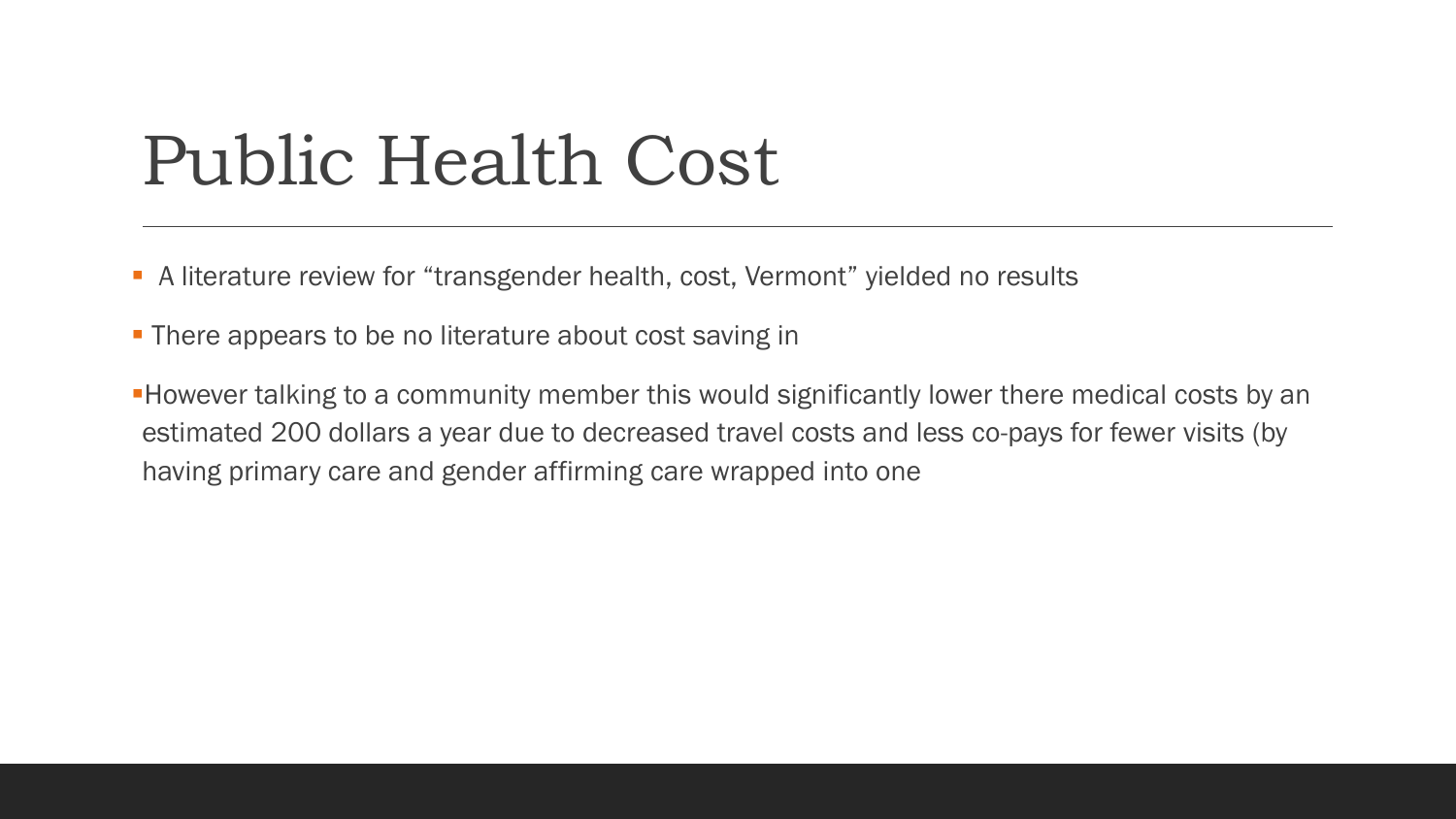# Community Perspective

- **I** I interviewed Dr. Cangiano at Hinesburg family medicine and estimated the practice has about 50-60 openly transgender patients. It's unclear at this time how many are on hormone therapy whether through outside providers (not in the EMR) (It is also difficult to tell as cisgender people also take these medications which can make an EMR search difficult)
- **I** also interviewed an openly transgender patient of the clinic who wished to remain anonymous who recently started masculinizing hormone therapy.
- **-This patient reported that having gender affirming care at his Hinesburg Family Medicine would** lower cost and time burden for care. He stated the these benefits would "overweigh the downside of having a doctor with less experience" in transgender health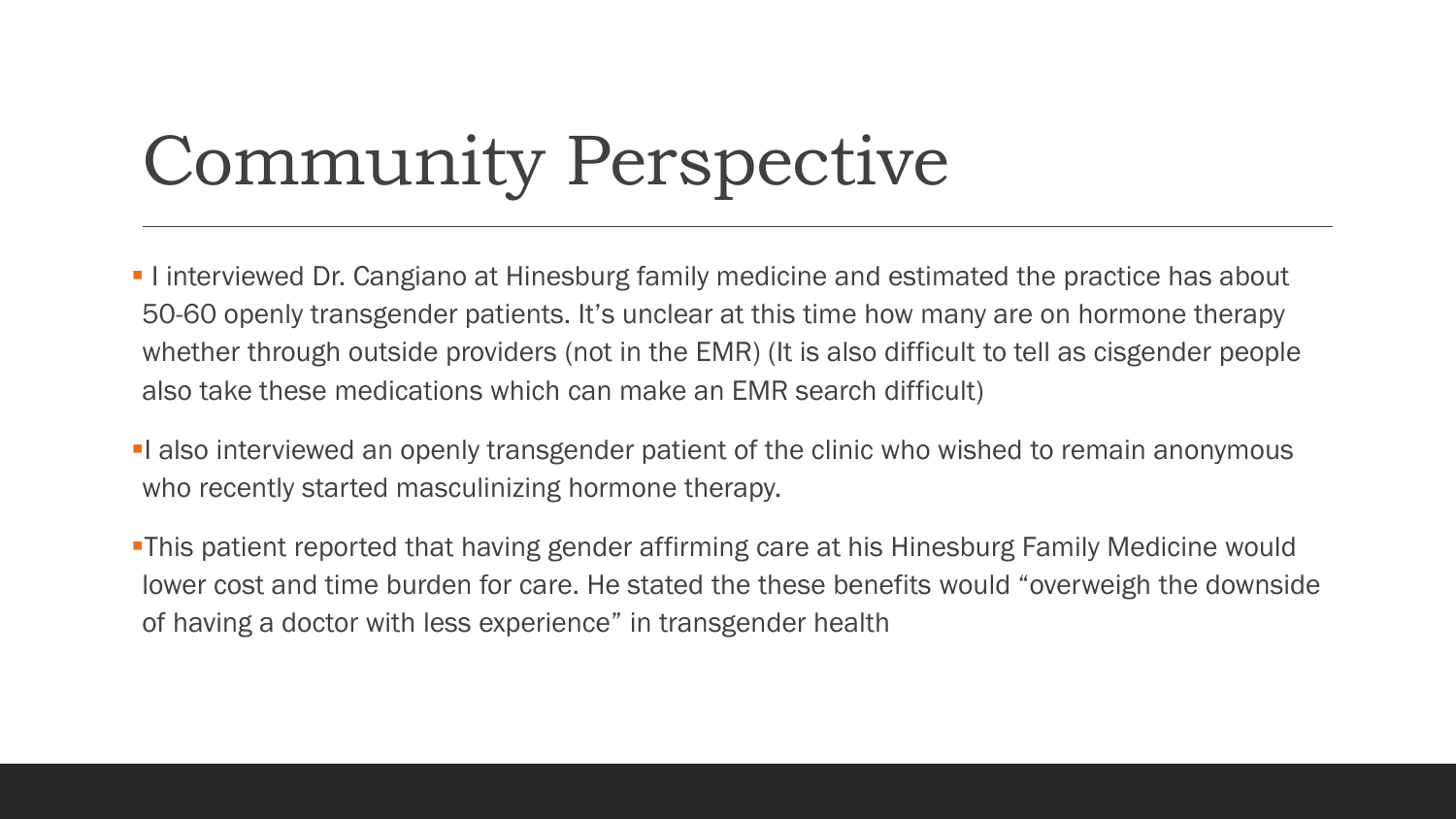### Intervention

- **.** I obtained protocols from the largest LGBT+ Health and Research facility in the United States (Fenway Health) that are used by their primary care and transhealth teams.
- **I** I modified and updated the protocols as appropriate for the clinic
- **I** I then provided the updated protocols to the clinic for their use in
- **Used motivational interviewing questioning to determine the likelihood and frequency of use in** the clinic

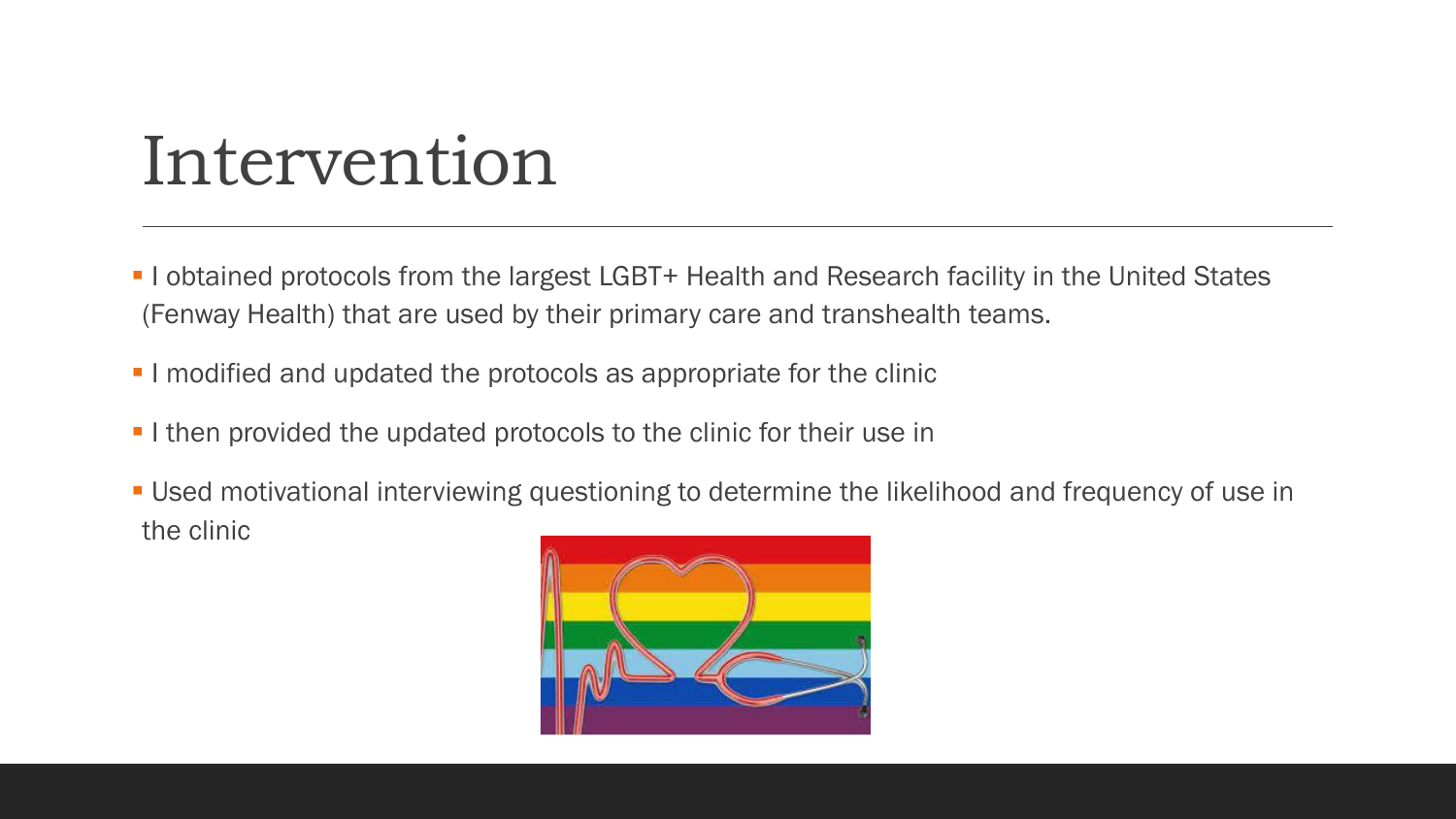# Response

- **I** received positive remarks from providers at Hinesburg Family Medicine about this project as well as from faculty members in UVM family med elsewhere
- **If remains to be seen how much benefit will be seen but Dr. Cangiano stated that this would help** her practice in conjunction with attending a conference on gender affirming hormone therapy.
- **•** A future project could see if these protocols are used or not in practice (see slide 9)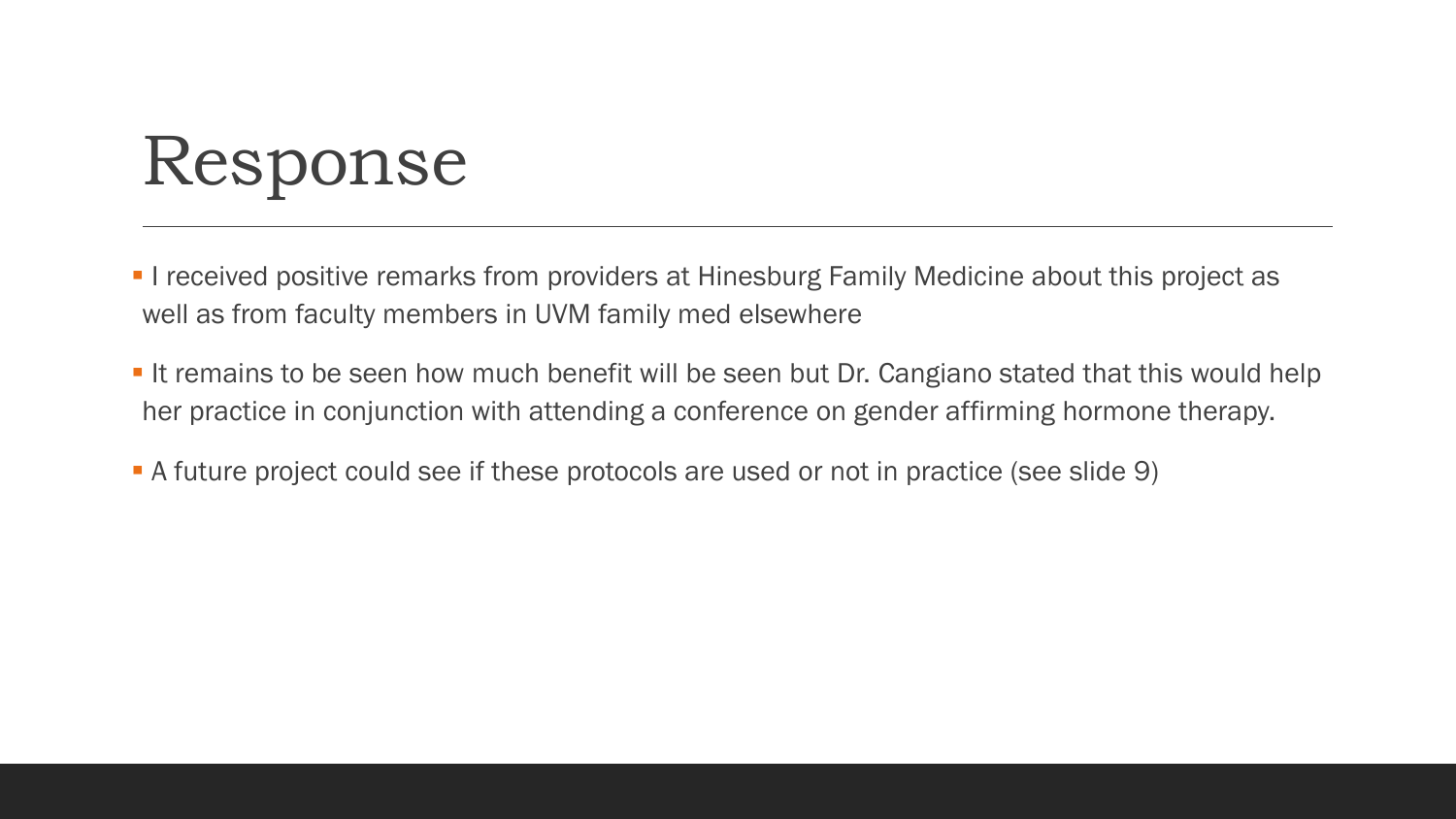## Limitations and effectiveness

- Based on interviews of providers approximately 10-15 patients at Hinesburg Family medicine identify openly at the clinic as transgender (although at a national rate of 0.6% of patients [2]
- With such a small population, it would be difficult to have any statistically significant data about improvement
- **The best metric of this effect would likely be a survey of transgender patienets at this clinic using** a Likert scale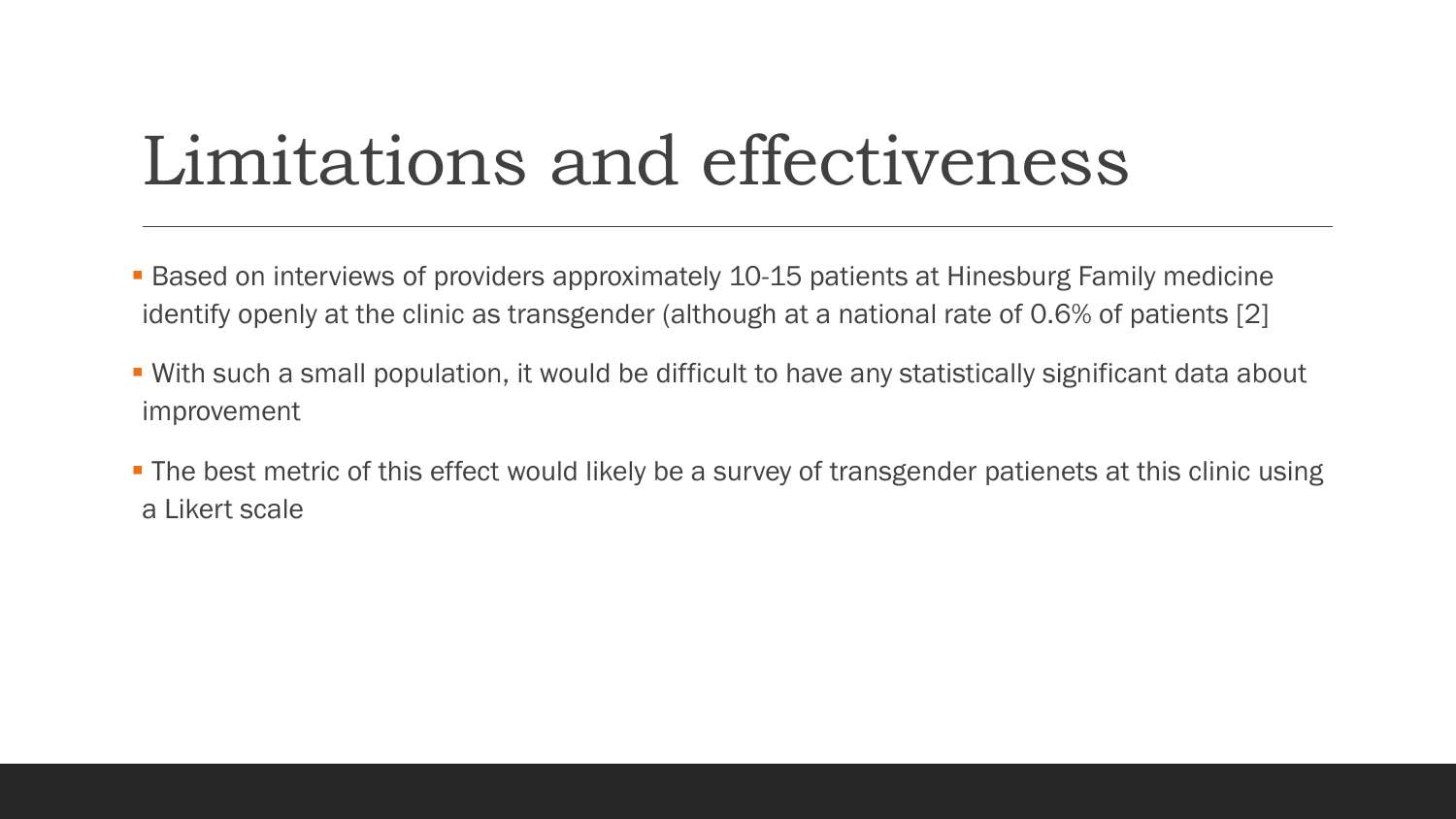## Recommendations For Future Projects

- **Quality improvement project on identifying surgeons** who do gender affirming surgery and as well as their requirements for surgery
- Evaluate if the protocols I provided were helpful to patients or providers
- **Interprofessional training on incorporating gender** affirming care in the primary care clinic.
- **.** Updating the protocols, I provided as research continues in this field

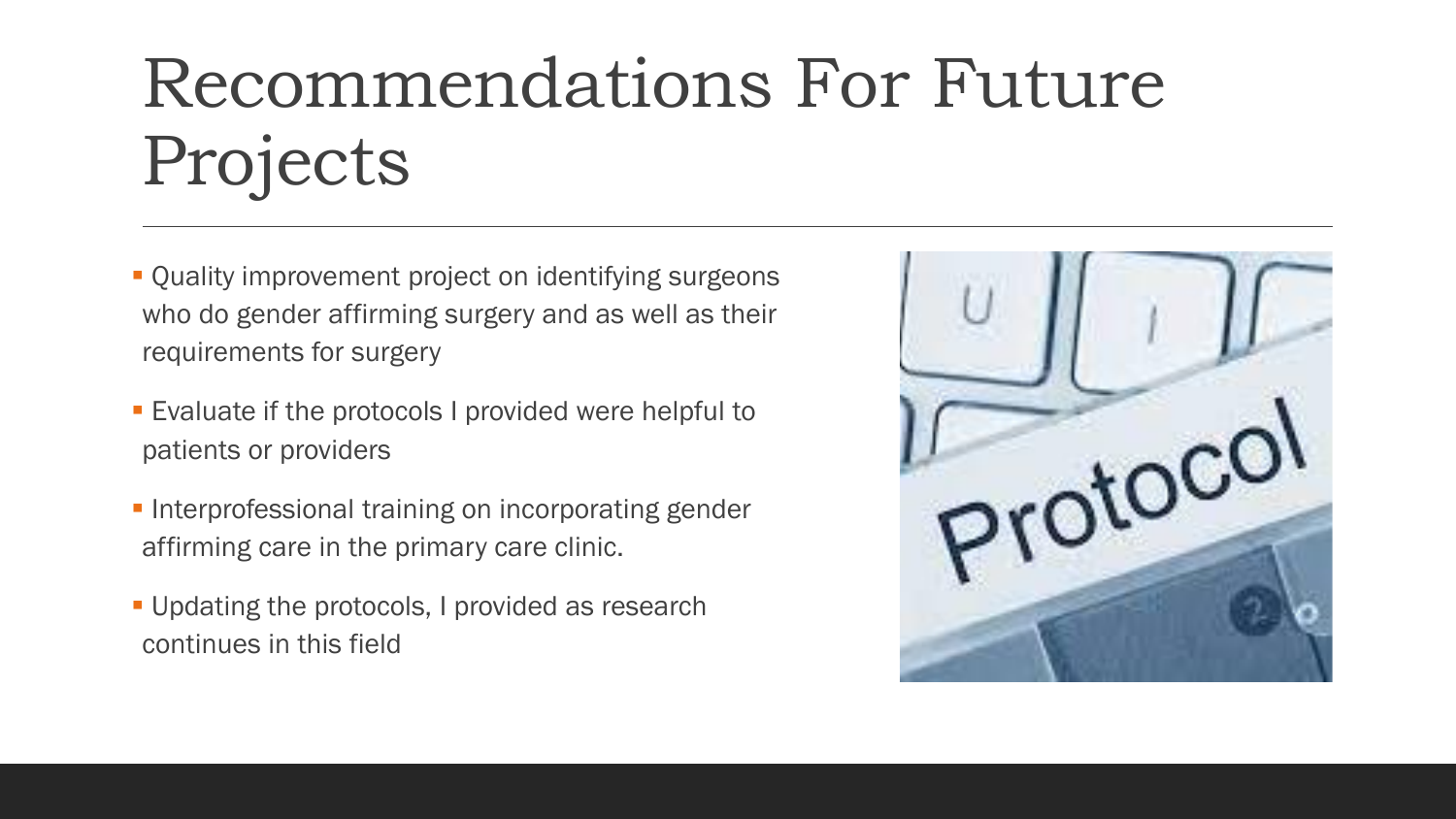### References

1] Obedin-Maliver J, Goldsmith ES, Stewart L, et al. Lesbian, gay, bisexual, and transgender-related content in undergraduate medical education. JAMA. 2011;306(9):971– 977[.https://doi.org/10.1001/jama.2011.1255](https://doi.org/10.1001/jama.2011.1255)

2] Flores, A.R., Herman, J.L., Gates, G.J., & Brown, T.N.T. (2016). How Many Adults Identify as Transgender in the United States? Los Angeles, CA: The Williams Institute